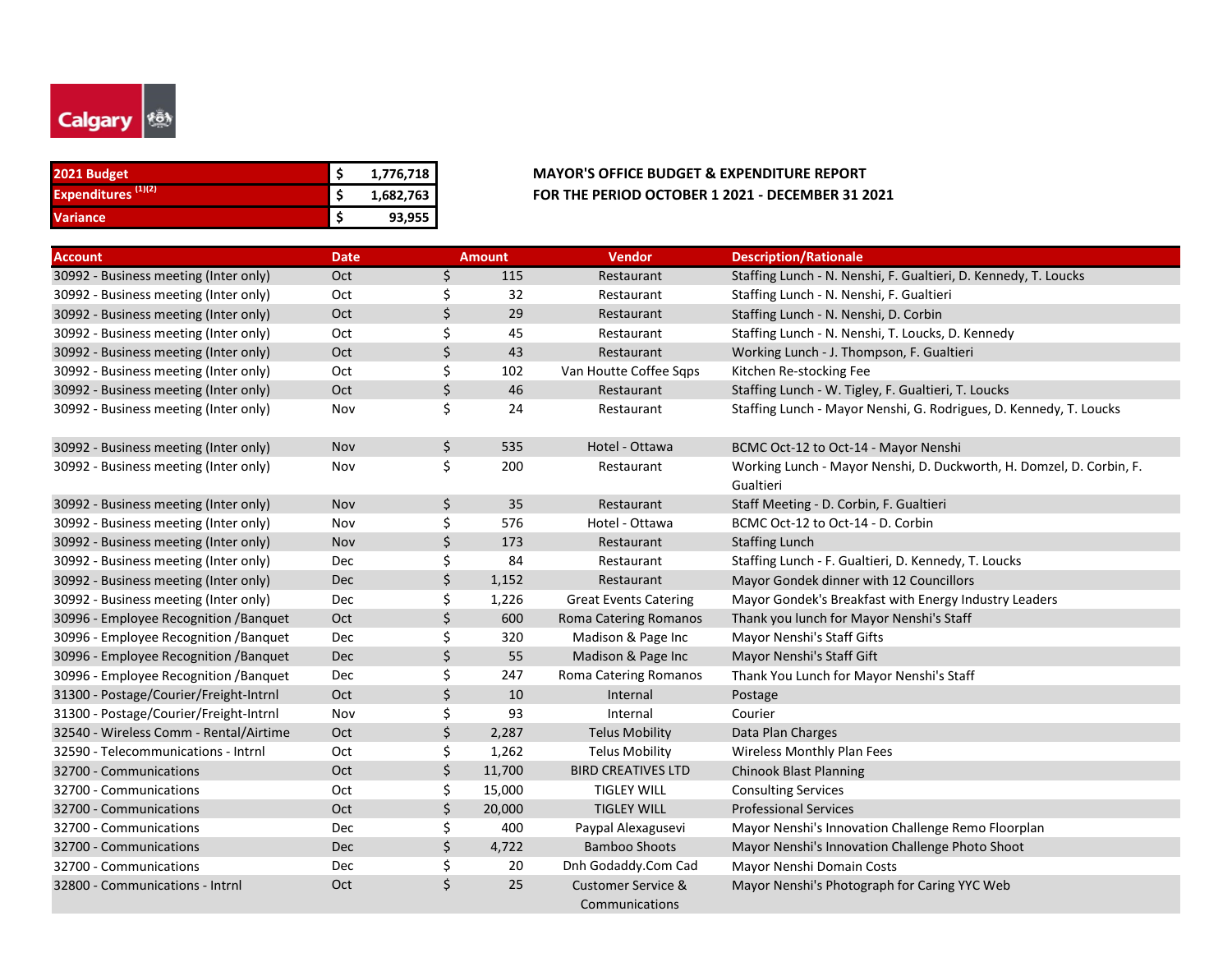

| 2021 Budget                    | 1,776,718 |
|--------------------------------|-----------|
| Expenditures <sup>(1)(2)</sup> | 1,682,763 |
| <b>Variance</b>                | 93,955    |

| <b>Account</b>                        | <b>Date</b> |    | <b>Amount</b> | <b>Vendor</b>                  | <b>Description/Rationale</b>                          |
|---------------------------------------|-------------|----|---------------|--------------------------------|-------------------------------------------------------|
| 32800 - Communications - Intrnl       | Dec         | \$ | 1,446         | <b>Customer Service &amp;</b>  | Mayor Nenshi's Office - Innovation Challenge          |
|                                       |             |    |               | Communications                 |                                                       |
| 32800 - Communications - Intrnl       | Dec         | \$ | 2,375         | <b>Customer Service &amp;</b>  | Power Reception Hall Display                          |
|                                       |             |    |               | Communications                 |                                                       |
| 33070 - Photocopier Services - Intrnl | Oct         | \$ | 114           | Internal                       | <b>Printer Costs</b>                                  |
| 41000 - Info Serv - Intrnl InfrastO/H | Oct         | \$ | 14,720        | $\mathsf{I}$                   | Remote Access and Standard IT Charges                 |
| 41000 - Info Serv - Intrnl InfrastO/H | Dec         | \$ | 214           | IT                             | Acrobat Pro License                                   |
| 42030 - BldgMntc - Offc Move- Intrnl  | Oct         | \$ | 132           | Internal                       | <b>Office Move</b>                                    |
| 42030 - BldgMntc - Offc Move- Intrnl  | Oct         | \$ | 729           | Internal                       | Office Move                                           |
| 52000 - Supplies - Office             | Oct         | \$ | 37            | Grand & Toy                    | <b>Stationary Supplies</b>                            |
| 52000 - Supplies - Office             | Oct         | \$ | 47            | Grand & Toy                    | <b>Stationary Supplies</b>                            |
| 52000 - Supplies - Office             | Oct         | \$ | 198           | Grand & Toy                    | <b>Stationary Supplies</b>                            |
| 52000 - Supplies - Office             | Oct         | \$ | 29            | Grand & Toy                    | <b>Stationary Supplies</b>                            |
| 52000 - Supplies - Office             | Oct         | Ś  | 71            | <b>Capital Paper Recycling</b> | <b>Onsite Shredding</b>                               |
| 52000 - Supplies - Office             | Oct         | \$ | 80            | Grand & Toy                    | <b>Stationary Supplies</b>                            |
| 52000 - Supplies - Office             | Nov         | \$ | 44            | <b>Capital Paper Recycling</b> | <b>Onsite Shredding</b>                               |
| 52000 - Supplies - Office             | Nov         | \$ | 71            | <b>Capital Paper Recycling</b> | <b>Onsite Shredding</b>                               |
| 52000 - Supplies - Office             | Nov         | \$ | 5             | Grand & Toy                    | <b>Stationary Supplies</b>                            |
| 52000 - Supplies - Office             | Nov         | \$ | 78            | Amazon.Ca                      | Portable Hard Drive to Store Information for Archives |
| 52000 - Supplies - Office             | Nov         | \$ | 71            | <b>Capital Paper Recycling</b> | <b>Onsite Shredding</b>                               |
| 52000 - Supplies - Office             | Dec         | \$ | 132           | <b>Capital Paper Recycling</b> | <b>Onsite Shredding</b>                               |
|                                       |             |    |               |                                |                                                       |
| 52000 - Supplies - Office             | <b>Dec</b>  | \$ | 82            | Van Houtte Coffee Sqps         | <b>Coffee Supplies</b>                                |
| 52000 - Supplies - Office             | Dec         | \$ | 154           | Van Houtte Coffee Sqps         | Coffee Supplies                                       |
| 52000 - Supplies - Office             | Dec         | \$ | 72            | <b>Capital Paper Recycling</b> | <b>Onsite Shredding</b>                               |
| 52000 - Supplies - Office             | Dec         | \$ | 175           | <b>Capital Paper Recycling</b> | <b>Onsite Shredding</b>                               |
| 52000 - Supplies - Office             | <b>Dec</b>  | \$ | 258           | <b>MEHRER ELSBETH</b>          | Supplies for Office, Events, Gifting                  |
| 52000 - Supplies - Office             | Dec         | \$ | 42            | <b>MEHRER ELSBETH</b>          | Supplies for Office, Events                           |
| 52000 - Supplies - Office             | Dec         | \$ | 362           | Oil City Press Ltd             | <b>Stationary Supplies</b>                            |
| 52000 - Supplies - Office             | <b>Dec</b>  | \$ | 252           | Grand & Toy A0                 | <b>Stationary Supplies</b>                            |
| 52000 - Supplies - Office             | <b>Dec</b>  | \$ | 52            | Capital Paper Recyclin         | <b>Onsite Shredding</b>                               |
| 52050 - Subscriptions & Publications  | Oct         | \$ | 15            | <b>Star Metroland Sbscrp</b>   | Subscription                                          |
| 52050 - Subscriptions & Publications  | Dec         | \$ | 15            | <b>Star Metroland Sbscrp</b>   | Subscription                                          |
| 52050 - Subscriptions & Publications  | Dec         | \$ | 208           | Globe And Mail                 | Subscription                                          |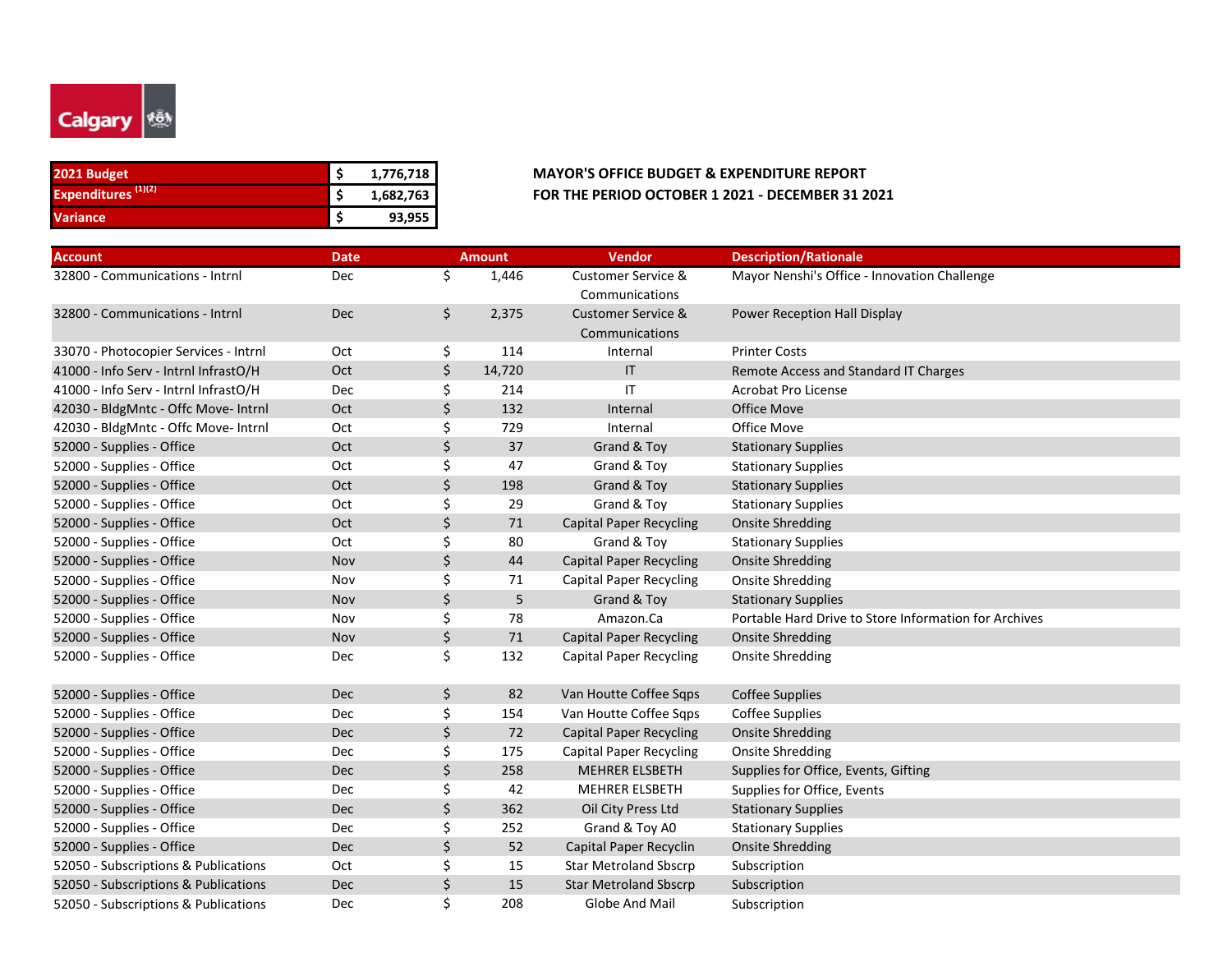

| 2021 Budget                    | 1,776,718 | <b>MAYOR'S OFFICE BUDGET &amp; EXPENDITURE REPORT</b> |
|--------------------------------|-----------|-------------------------------------------------------|
| Expenditures <sup>(1)(2)</sup> | 1,682,763 | FOR THE PERIOD OCTOBER 1 2021 - DECEMBER 31 2         |
| <b>Variance</b>                | 93,955    |                                                       |

# **Expenditures (1)(2) \$ 1,682,763 FOR THE PERIOD OCTOBER 1 2021 - DECEMBER 31 2021**

| <b>Account</b>                         | <b>Date</b> | <b>Amount</b>        | Vendor                    | <b>Description/Rationale</b>                                                   |
|----------------------------------------|-------------|----------------------|---------------------------|--------------------------------------------------------------------------------|
| 53150 - Equipment - Computer Hardware  | <b>Dec</b>  | \$<br>3,558          | Insight Canada Inc        | MHNK3VC/A Apple 12.9-inch iPads                                                |
| 53150 - Equipment - Computer Hardware  | Dec         | \$<br>883            | Insight Canada Inc        | MJQL3LL/A Apple Magic Keyboards                                                |
| 53150 - Equipment - Computer Hardware  | <b>Dec</b>  | \$<br>246            | Insight Canada Inc        | AppleCare for iPads                                                            |
| 53150 - Equipment - Computer Hardware  | Dec         | \$<br>1,610          | <b>Telus Mobility</b>     | iPhone                                                                         |
| 53150 - Equipment - Computer Hardware  | <b>Dec</b>  | \$<br>249            | <b>Telus Mobility</b>     | Apple Care for iPhone                                                          |
| 53300 - Equipment - Electronic         | Dec         | \$<br>12,117         | Apple Store               | Cellphones                                                                     |
| 53910 - Office Furniture/Equipment     | Dec         | \$<br>239            | Ikea                      | Cabinet for Mayor's Office                                                     |
| 59993 - Program Expenses               | Oct         | \$<br>4              | Mount Royal University    | <b>Event Parking</b>                                                           |
| 59993 - Program Expenses               | Nov         | \$<br>400            | <b>Volios Confections</b> | Mayor Nenshi's supplies for Caring YYC Campaign                                |
| 59993 - Program Expenses               | Nov         | \$<br>190            | Tim Hortons #5029         | Mayor Nenshi's supplies for Caring YYC Campaign                                |
| 59993 - Program Expenses               | Dec         | \$<br>146            | The Cook Book Co Cooks    | Gift for Mayor's Innovation Challenge Judges - H Campbell + B Zomwalt          |
| 62770 - Business Meeting (Exter only)  | Oct         | \$<br>29             | Restaurant                | Last Council Meeting with Mayor's Staff (D. Corbin, G. Rodriques, A. Kanji, D. |
|                                        |             |                      |                           | LeBray, K. Paton, N. Close, F. Gualtieri)                                      |
| 62770 - Business Meeting (Exter only)  | Oct         | \$<br>85             | Restaurant                | Event Dinner - Federal Media (N. Nenshi, D. MacDonald, W. Tigley, F.           |
|                                        |             |                      |                           | Gualtieri, A McIntyre, D. Corbin)                                              |
| 62770 - Business Meeting (Exter only)  | Nov         | \$<br>260            | Coprorate Gift Room       | Items from Corporate Gift Room                                                 |
| 62770 - Business Meeting (Exter only)  | <b>Dec</b>  | \$<br>71             | Restaurant                | Staffing Lunch - N. Nenshi, S. Deederly, B. Whitson, and Cllr Carra            |
| 62770 - Business Meeting (Exter only)  | Dec         | \$<br>57             | Restaurant                | Lunch meeting - D. Duckworth, S. Carter                                        |
| 62770 - Business Meeting (Exter only)  | <b>Dec</b>  | \$<br>50             | Restaurant                | Lunch meeting - T. Rock (Platform Calgary), S. Carter                          |
| 62770 - Business Meeting (Exter only)  | Dec         | \$<br>50             | Restaurant                | Lunch meeting - K. Brownsey (MRU), S. Carter                                   |
| 62770 - Business Meeting (Exter only)  | <b>Dec</b>  | \$<br>$\overline{7}$ | Restaurant                | Coffee Meeting - G. Nijjar, A. Vadan                                           |
| 62770 - Business Meeting (Exter only)  | Dec         | \$<br>4              | Restaurant                | Coffee Meeting - G. Nijjar, D. Kochan                                          |
| 62770 - Business Meeting (Exter only)  | Dec         | \$<br>$\overline{4}$ | Restaurant                | Coffee Meeting - G. Nijjar, T. Steiestol                                       |
| 62770 - Business Meeting (Exter only)  | Dec         | \$<br>9              | Restaurant                | Coffee Meeting - G. Nijjar, A. MacInnis                                        |
| 62770 - Business Meeting (Exter only)  | Dec         | \$<br>119            | Restaurant                | Pizza for Media Meet & Greet                                                   |
| 62770 - Business Meeting (Exter only)  | Dec         | \$<br>100            | Restaurant                | Pizza for Media Meet & Greet                                                   |
| 62770 - Business Meeting (Exter only)  | <b>Dec</b>  | \$<br>40             | Best Buy #998             | Computer mouse                                                                 |
| 62810 - Comm-Sponsorship of Indiv/Orgs | Oct         | \$<br>400            | In Adams Technologies     | AV for Mayor Nenshi's Pride/Indigenous Event                                   |
| 77500 - Car & Parking Allowances       | Oct         | \$<br>275            | Internal                  | Parking and Mileage Reimbursement                                              |
| 77500 - Car & Parking Allowances       | Oct         | \$<br>275            | Internal                  | Parking and Mileage Reimbursement                                              |
| 77500 - Car & Parking Allowances       | Nov         | \$<br>275            | Internal                  | Parking and Mileage Reimbursement                                              |
| 77500 - Car & Parking Allowances       | Nov         | \$<br>185            | Internal                  | Parking and Mileage Reimbursement                                              |
| 77500 - Car & Parking Allowances       | Dec         | \$<br>738            | Internal                  | Parking and Mileage Reimbursement                                              |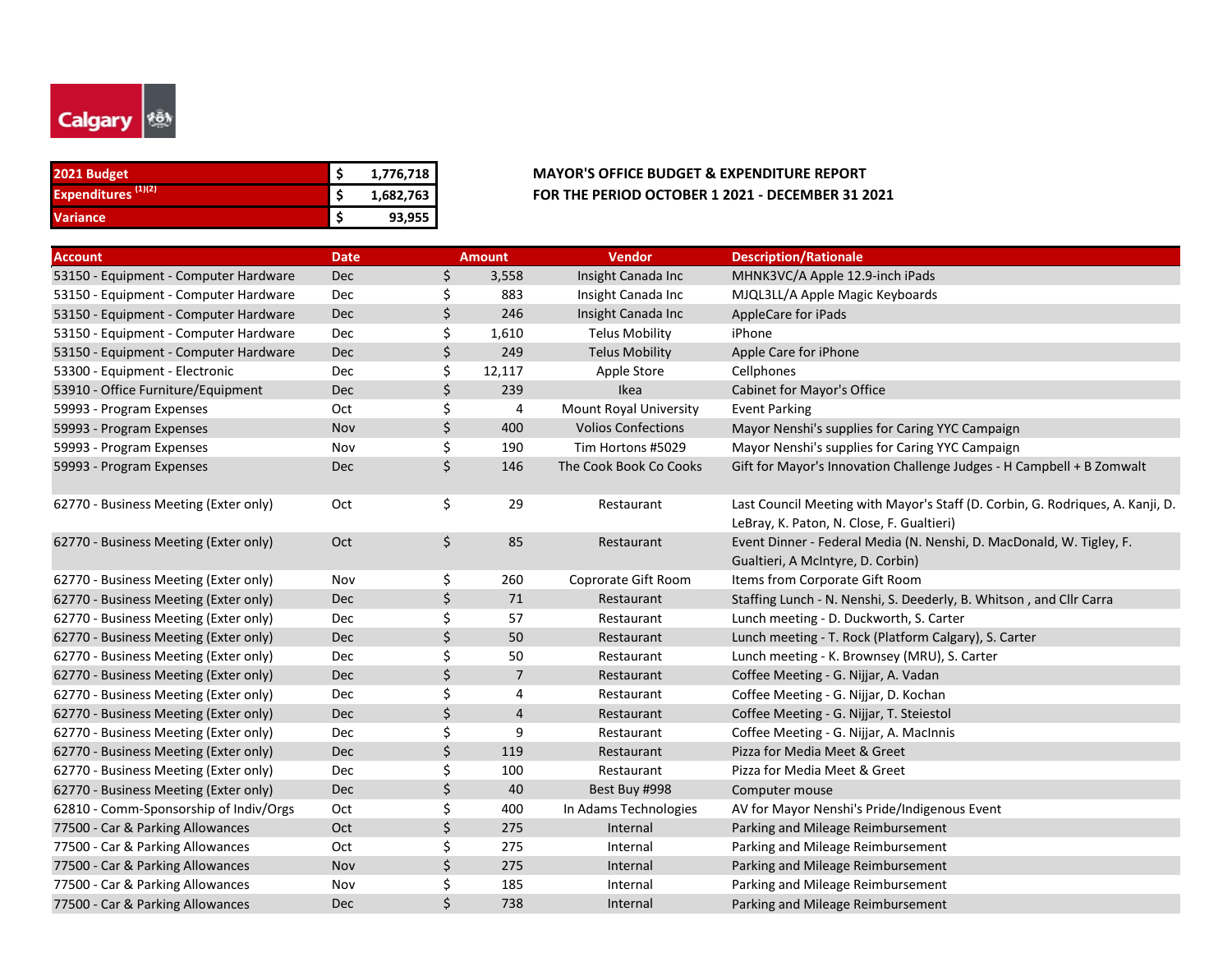

| 2021 Budget                    | 1,776,718 |
|--------------------------------|-----------|
| Expenditures <sup>(1)(2)</sup> | 1,682,763 |
| <b>Variance</b>                | 93,955    |

| <b>Account</b>                   | <b>Date</b> |    | <b>Amount</b> | <b>Vendor</b>               | <b>Description/Rationale</b>                                       |
|----------------------------------|-------------|----|---------------|-----------------------------|--------------------------------------------------------------------|
| 77500 - Car & Parking Allowances | Dec         | \$ | 369           | Internal                    | Parking and Mileage Reimbursement                                  |
| 77540 - Business Travel          | Dec         | \$ | 1,762         | Westjet 883821621901452     | Roundtrip Flight for Ottawa - BCMC Mayor Nenshi                    |
| 77540 - Business Travel          | Dec         | \$ | 40            | <b>Blueline Taxi Ottawa</b> | Taxi - BCMC                                                        |
| 77540 - Business Travel          | Dec         | \$ | 87            | Restaurant                  | Meal BCMC - D. Corbin and Mayor Nenshi                             |
| 77540 - Business Travel          | Dec         | Ś  | 98            | Restaurant                  | Meal BCMC - D. Corbin and Mayor Nenshi                             |
| 77540 - Business Travel          | Dec         | \$ | 40            | Lyft Ride Thu 3pm           | Taxi - BCMC                                                        |
| 77540 - Business Travel          | Dec         | Ś  | 87            | Restaurant                  | Meal BCMC - D. Corbin and Mayor Nenshi                             |
| 77540 - Business Travel          | Dec         | \$ | 10            | Uber Canada/Ubertrip        | Taxi - BCMC                                                        |
| 77540 - Business Travel          | Dec         | \$ | 10            | Uber Canada/Ubertrip        | Taxi - BCMC                                                        |
| 77540 - Business Travel          | Dec         | \$ | 28            | <b>Blueline Taxi Ottawa</b> | Taxi - BCMC                                                        |
| 77540 - Business Travel          | Dec         | \$ | 50            | Restaurant                  | Meal BCMC - D. Corbin, M. Beveridge and Mayor Nenshi               |
| 77540 - Business Travel          | Dec         | \$ | 8             | <b>Yow Darcy McGees</b>     | Meal - BCMC                                                        |
| 77540 - Business Travel          | Dec         | \$ | 18            | Restaurant                  | Meal - Banff Forum Mayor Nenshi                                    |
| 77540 - Business Travel          | <b>Dec</b>  | Ś. | 1,538         | United163701637501446329    | Flight to WPC in Houston J. Wohlberg                               |
| 77540 - Business Travel          | Dec         | Ś  | 155           | Hotel - Edmonton            | Hotel - Mayor Gondek at AUMA                                       |
| 77540 - Business Travel          | Dec         | \$ | 211           | Hotel - Edmonton            | S. Carter Hotel & Breakfast Meeting with Mayor Gondek, D. O'Beirne |
| 77540 - Business Travel          | Dec         | \$ | 342           | Hotel - Banff               | Hotel - Banff Forum Mayor Nenshi                                   |
| 77540 - Business Travel          | Dec         | Ś  | 1,640         | United163701637501446319    | Flight to WPC in Houston Mayor Gondek                              |
| 77660 - Conferences              | Dec         | \$ | 1,391         | Banff Foru Regpat5q3b       | Mayor Nenshi Banff Forum Registration                              |
| 77660 - Conferences              | Dec         | Ś  | 750           | Alberta Urban Municipa      | AUMA Registration Fee, Mayor Gondek                                |
| 77660 - Conferences              | Dec         | Ś  | 750           | Alberta Urban Municipa      | AUMA Registration Fee, S. Carter                                   |
| 77660 - Conferences              | Dec         | Ś  | 942           | Paypal 23wrldpetro          | World Petroleum Congress Registration, J. Wohlberg                 |
| 77660 - Conferences              | Dec         | Ś  | 84            | United169901699581712570    | Flight fees                                                        |
| 77660 - Conferences              | Dec         | \$ | 30            | United169901699581712566    | Flight fees                                                        |
| 77660 - Conferences              | Dec         | \$ | 18            | United169901699581724875    | Flight fees                                                        |
| 77660 - Conferences              | Dec         | Ś  | 80            | Sp Rapid Travel Test        | Covid test for Mayor Gondek for WPC                                |
| 77660 - Conferences              | Dec         | \$ | 84            | United169901699581724886    | Flight fees                                                        |
| 77660 - Conferences              | <b>Dec</b>  | Ś. | 121           | Cmt Houston Tx27750017      | <b>Taxi from Airport</b>                                           |
| 77660 - Conferences              | Dec         | \$ | 63            | Restaurant - Houston        | Lunch - Mayor Gondek, J. Wohlberg                                  |
| 77660 - Conferences              | <b>Dec</b>  | \$ | 45            | Restaurant - Houston        | Lunch - Mayor Gondek, J. Wohlberg                                  |
| 77660 - Conferences              | Dec         | \$ | 459           | <b>Hcmwc Pllc</b>           | Covid test - Mayor Gondek & J. Wohlberg                            |
| 77660 - Conferences              | Dec         | \$ | 62            | Restaurant - Houston        | Lunch - Mayor Gondek, J. Wohlberg                                  |
| 77660 - Conferences              | Dec         | \$ | 1,216         | Hotel - Houston             | Hotel - J. Wohlberg at WPC                                         |
| 77660 - Conferences              | Dec         |    | 1,258         | Hotel - Houston             | Hotel - Mayor Gondek at WPC                                        |